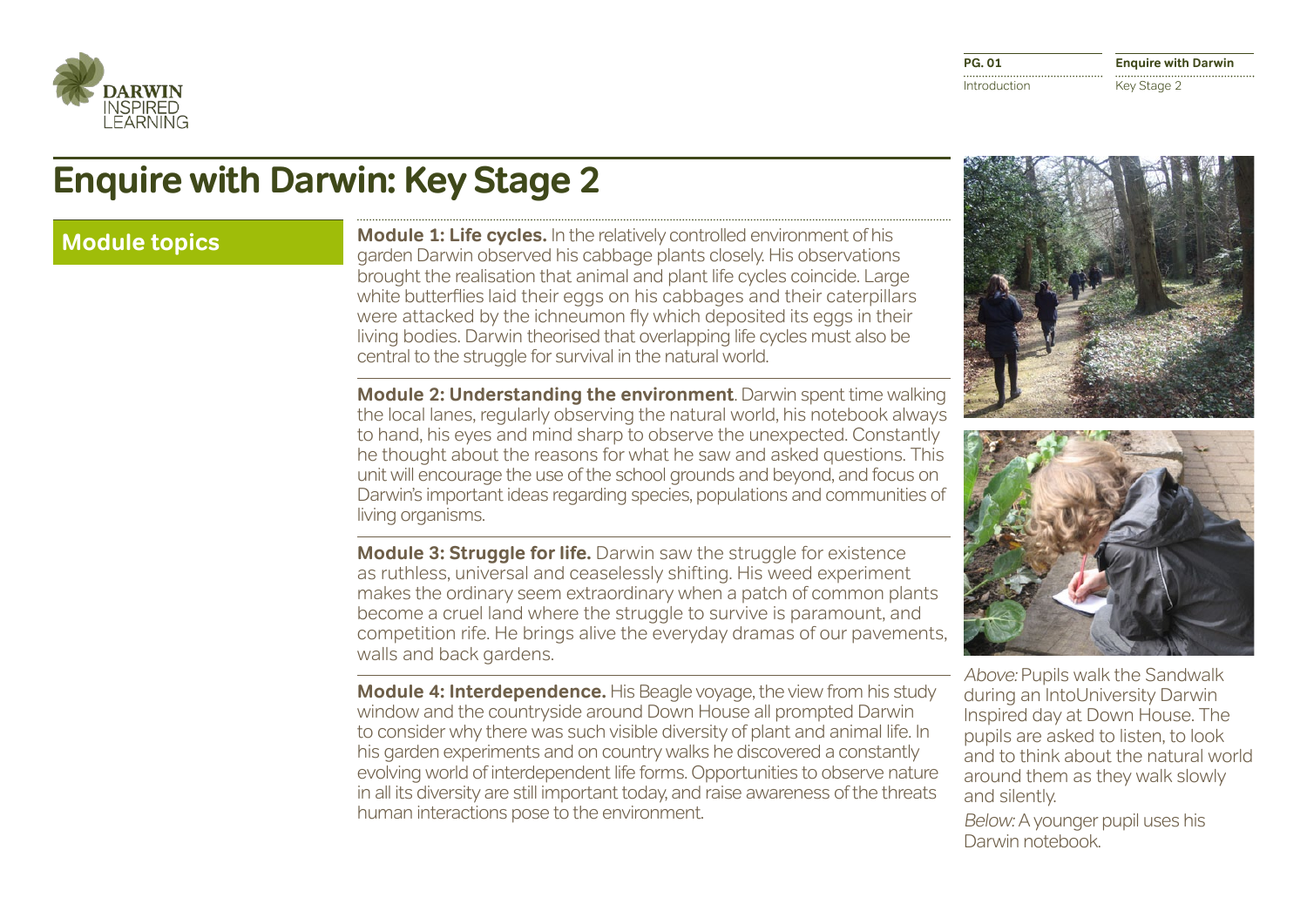

**Enquire with Darwin** Key Stage 2

**Usin these modules** Each module is self-contained, but together these Darwin Inspired resources might challenge pupils to think differently about science or the environment in off-timetable events. Darwin was writing for an audience that had a certain level of understanding of natural history. Pupils may not share a similar understanding; accordingly, the resources revolve around a visit to a local garden, nature reserve or park to give all a shared experience of the natural world. Images have been used extensively so that plants and animals Darwin would have seen become familiar.

> Darwin walked daily, around his Sandwalk and through species-rich meadows, observing the wildlife around him, listening to bird song and contemplating the struggle for life in hedgerows and fields. Always to hand was his hand lens so that nothing, however small and seemingly insignificant, escaped his attention. The notebook he carried allowed him to record his thoughts and findings for future reference.

> The experiments that helped Darwin to understand the environment can be replicated in schools, but most of all, he showed that observation and reflection were vital tools that drove his scientific thinking and enquiry.



mitin concernis Plat  $\frac{1}{2}$  /t take it  $8$ make buck est spain, eggs 青海 and I find a kill Them in Then Ing-Dayon (I have seen on In flow + such like in us with sind as they have little tendent to South . Ind would be effect . By in her many generation daily Seven  $\frac{1}{2}$ formeril - gelly the with heat - $III$ Voy. White of Solan Satt. Sypram. Ineposed Cab. f. anni- Home Uni an on of abounced that's them posture husban affere it in white properties into vary while the said properties Jek By of sink for cater of

Above: Pupils investigate the earth for worm casts.

Below: A page from one of Darwin's own notebooks.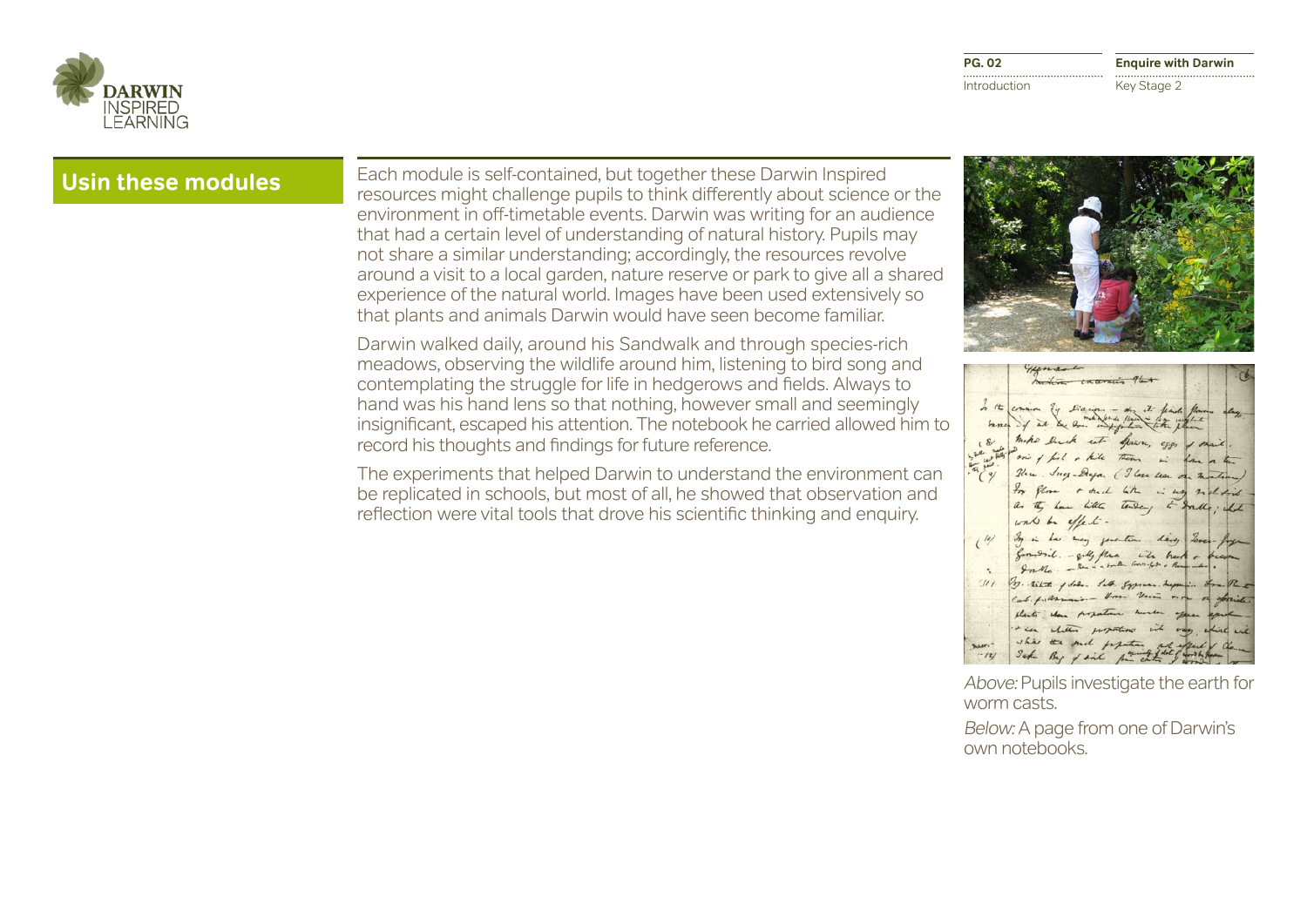

**Using these modules Each module includes a:**

### **Lesson plan:**

Containing an overview of Darwin's work on the topic, a pertinent quotation, potential lesson outcomes, broad curriculum links, key words, and basic resources needed to complete the activities suggested. Each pupil will need a Darwin notebook for these lessons.

### **Lesson sequence:**

There are 3 lessons in each unit:

### **Pre-visit lesson:**

This sets Darwin's work in context in conjunction with the PowerPoint presentation. Starter and main activities are followed by a plenary that encourages pupils to raise questions they will answer on the visit. The extension activities suggested can be differentiated.

 $M M M M$ In the Footster of Darwin

An example of a Darwin notebook and memory sticks.

### **Visit:**

Being out-of-doors and having time to think were pivotal to Darwin's work, and both offer models for stimulating scientific questioning and thinking. Pupils need to know where to look, observe closely and learn to interpret what they see. On their visit, they collect evidence and data in different ways.

### **Post-visit lesson:**

Pupils answer the questions they raised earlier and present their evidence and reasoned arguments using a range of media.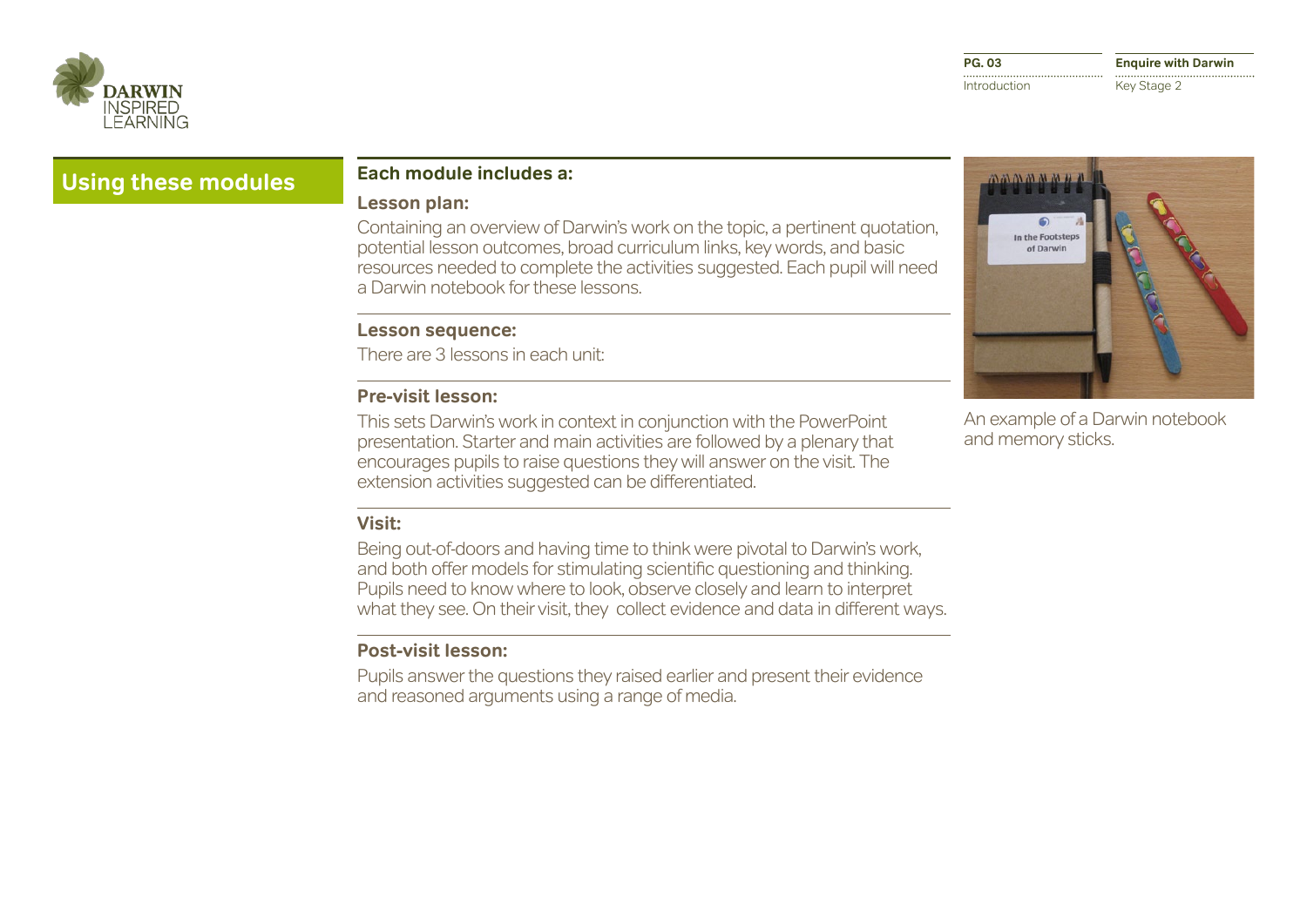

**Enquire with Darwin** Key Stage 2

## **Using These Modules** Notes for teachers

Background information is provided for each part of each lesson. Links are given for relevant websites throughout

### **Resource materials**

These are provided in the lesson text and on the PowerPoint to make them available for whiteboard use.

Pupils are expected to work like Darwin so that they begin to understand the nature of science; making observations, asking questions, experimenting to investigate the natural world, collaborating with others, reading and researching. The resource materials are a starting point for evidence gathering and making good arguments that pupils explain to others.

It is important that Darwin's scientific work is linked with the decisions that pupils make now and in the future. There are opportunities for everyone to express an opinion. Group work is encouraged both indoors and outof- doors. How teachers achieve the most effective grouping is a strategic choice, but all activities, however short, should have clear outcomes and a specified time limit.



Pupils investigate the role of earthworms in soil on a Darwin Inspired gardening day.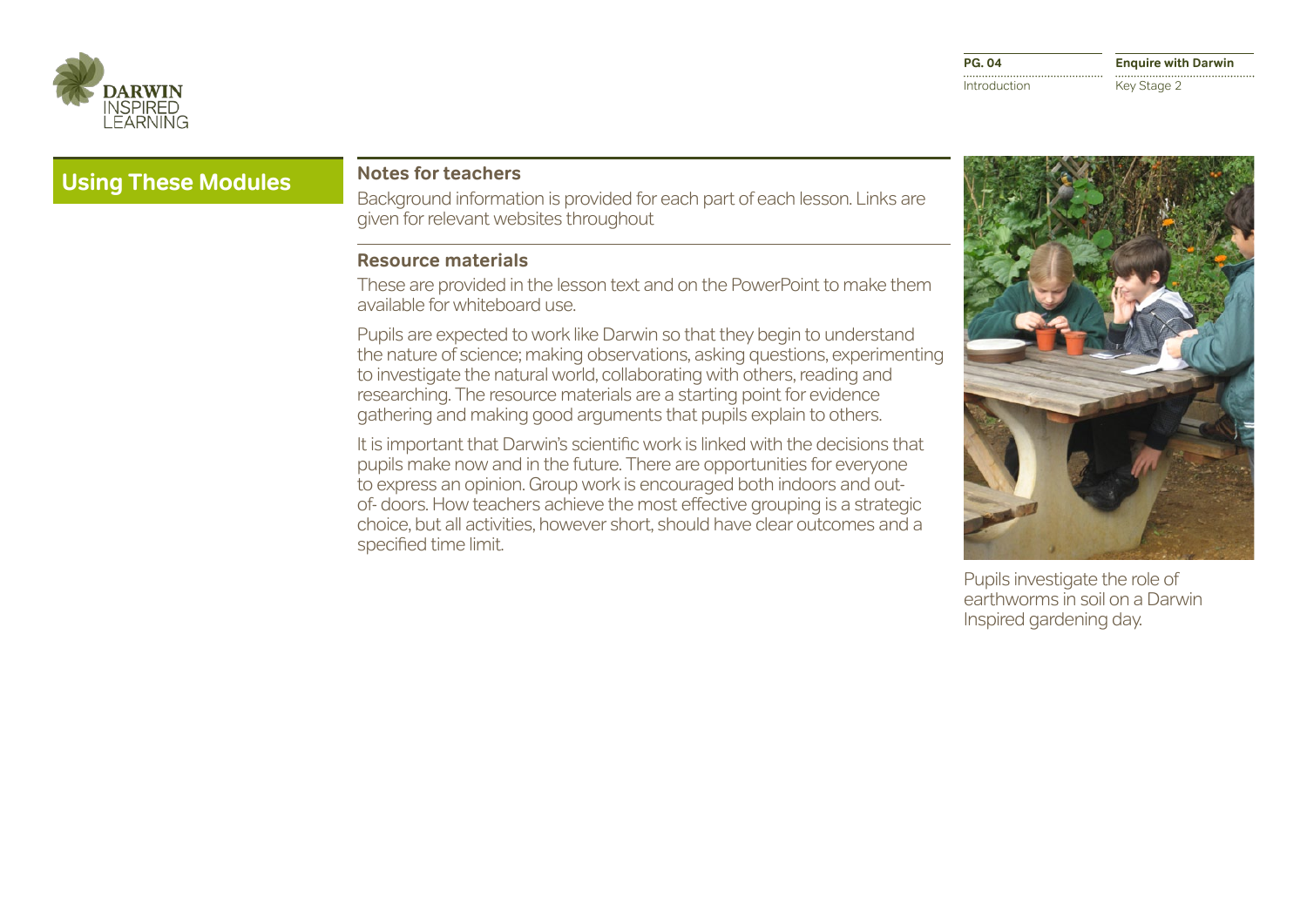

**Assessment** Ways of revealing gaps in knowledge and misconceptions have been included. Individuals can show what they have learned; writing frames, models, experiments, presentations and poems are all suggested. Peer assessment is encouraged so that pupils show their understanding orally and may help others to a better understanding in the process. It is helpful for each pupil to use a notebook when working with these resources. Used effectively for individual note making (not classwork), they provide teachers with an assessment tool.

| <b>From</b>                                                 | Тο                                                          |  |
|-------------------------------------------------------------|-------------------------------------------------------------|--|
| The environment as a place to live<br>S                     | Understanding of competition and survival.                  |  |
| Only individuals seen as important                          | Understanding populations and interdependence.              |  |
| Only individual species interacting                         | Interaction at species, population and<br>community levels. |  |
| Sorting and naming of<br>$\rightarrow$<br>external features | Understanding major groups of plants and animals.           |  |
| Facts and descriptions                                      | Causes and why things are as they are.                      |  |
| Structural descriptions                                     | S Functional descriptions.                                  |  |
| Obvious things seen                                         | Hidden aspects reported e.g. internal organs.               |  |
| Linear explanations e.g. food chain                         | Cycles, webs and interdependence.                           |  |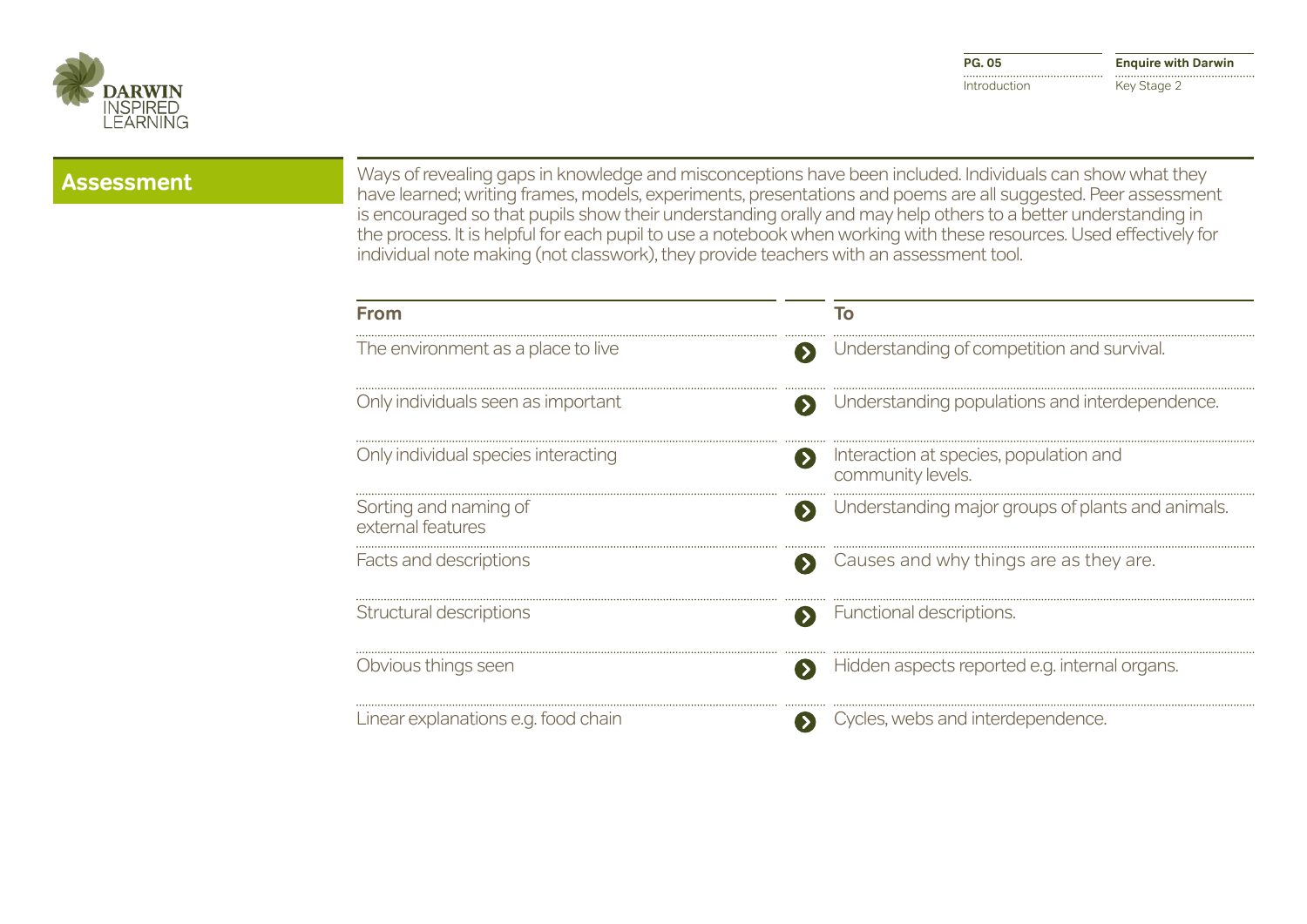

**Enquire with Darwin Key Stage 2** 

| <b>Assessment</b>        | Teachers might also like to consider the extent to which the criteria for<br>Darwin Inspired learning have been fulfilled and pupils have:                                                                                                                                                                                                                                                                                                                                                                                                                                                                                                                             |                          |
|--------------------------|------------------------------------------------------------------------------------------------------------------------------------------------------------------------------------------------------------------------------------------------------------------------------------------------------------------------------------------------------------------------------------------------------------------------------------------------------------------------------------------------------------------------------------------------------------------------------------------------------------------------------------------------------------------------|--------------------------|
|                          | • been encouraged to develop a sense of place through direct engagement<br>with the natural world using their own local environments (and perhaps<br>those of Downe and other places Darwin worked);                                                                                                                                                                                                                                                                                                                                                                                                                                                                   |                          |
|                          | • developed active learning through seeking experiences, asking questions,<br>solving problems, and learning through dialogue between teachers/<br>experts and pupils and between peers;                                                                                                                                                                                                                                                                                                                                                                                                                                                                               |                          |
|                          | • used their imagination and thoughtful hands-on enquiry as well as learning<br>high quality engaging content;                                                                                                                                                                                                                                                                                                                                                                                                                                                                                                                                                         |                          |
|                          | • engaged in critical, creative thinking about how we know what we know,<br>and how scientists work;                                                                                                                                                                                                                                                                                                                                                                                                                                                                                                                                                                   |                          |
|                          | • engaged in interdisciplinary studies, with Darwin as the context, linking<br>science with literature, writing and expression, history, religious studies,<br>geography, horticulture, dance and drama, design and technology,<br>numeracy, music and art.                                                                                                                                                                                                                                                                                                                                                                                                            |                          |
| <b>Technology</b>        | Darwin used simple scientific equipment. Schools should have access to a<br>microscope which is probably as good, or better, than the one he used. Hand<br>lenses are helpful for seeing the things that might be overlooked out-of-<br>doors. Digital cameras are useful if everyone in the class has the opportunity<br>to use them. Website addresses have been included, but pupils may need<br>help in locating specific information. Parents might like to engage in paired<br>science activities taken from the resources, for example, collecting leaves or<br>caterpillars, counting insects or trees and finding relevant information using<br>the internet. | Collecting soil samples. |
| <b>Health and safety</b> | Teachers need to read the appropriate local authority and school guidelines.<br>Before making a visit they should carry out a risk assessment and a<br>preliminary visit. Where a specific issue has been anticipated, it is highlighted<br>in the Notes for teachers.                                                                                                                                                                                                                                                                                                                                                                                                 |                          |